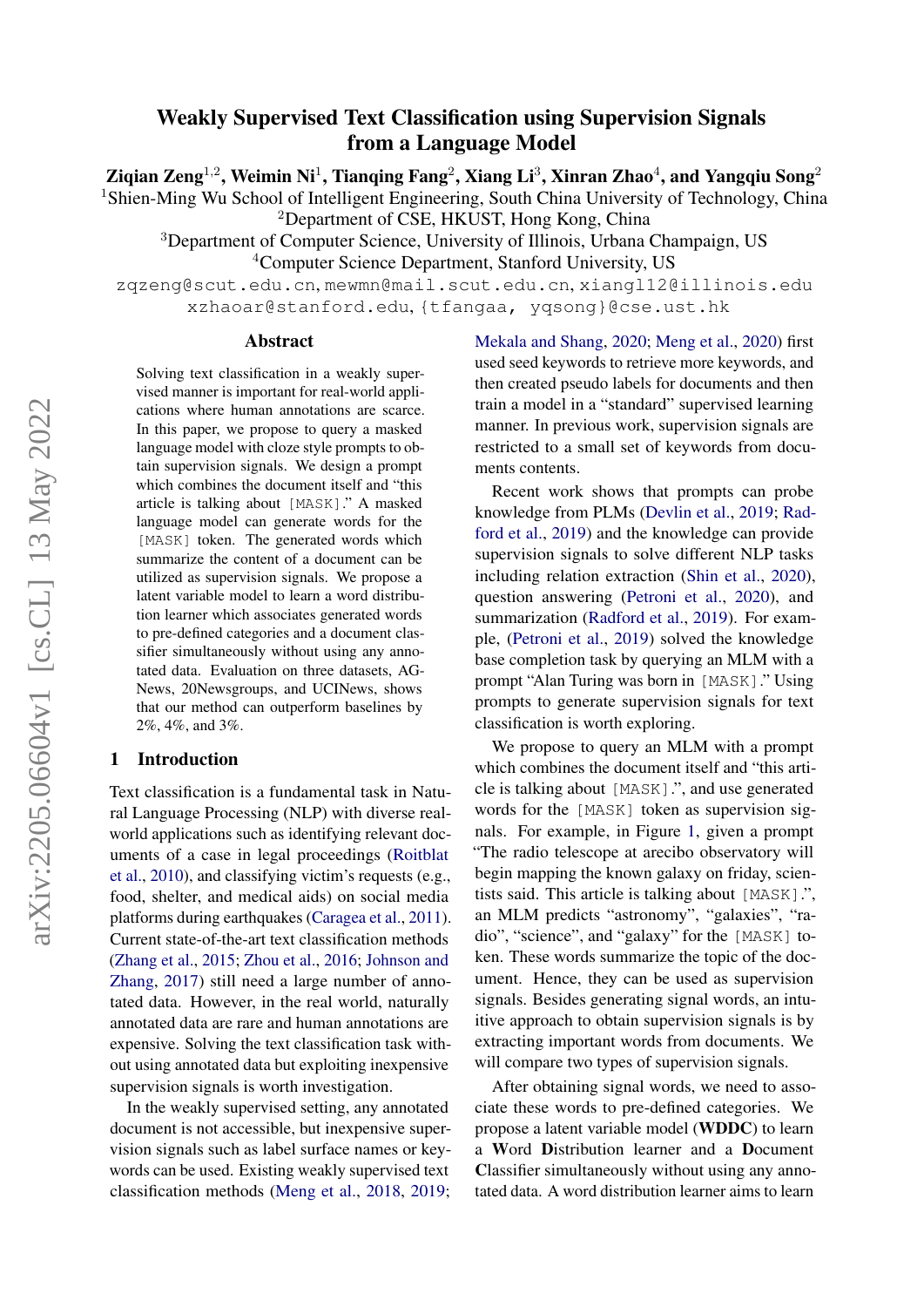<span id="page-1-0"></span>

*scientist heart* article is talking *science* rather than *business* because we know these words are frequently used in *science* topic. Word distributions given pre-defined categories bridge supervision signals (generated words) and our goal (the category of a document). The proposed model (WDDC) can learn word distributions given pre-defined categories Figure 1: We combine a document and a cloze style sentence "This article is talking about [MASK]" to query a masked LM. It generates a set of words for the [MASK] token. These words are likely to summarize the topic of a document. After obtaining words such as "astronomy" and "galaxies", human beings can easily infer that this and a document classifier simultaneously.

a probability of a generated word w given a cate- clas gory c, i.e.,  $p(w|c)$ . A document classifier aims to learn a probability of a category c given a document x, i.e.,  $p(c|x)$ . These two goals could be optimized simultaneously via maximizing the log-likelihood of generated words by introducing the category as a latent variable. In our latent variable model, a word distribution learner and a document classifier can be parameterized by any neural network.

Our contributions are summarized as follows,

• We propose to query an MLM using a prompt which combines the document and a cloze style sentence "this article is talking about [MASK]". We use generated words for the [MASK] token as supervision signals in the weakly supervised text classification task.

• We propose a latent variable model (WDDC) to learn a word distribution learner which associates generated words to pre-defined categories and a document classifier simultaneously without using any annotated data.

• The experimental results show that the proposed method WDDC can outperform other weakly supervised baselines in three datasets.

The code is available at [https://github.com/](https://github.com/HKUST-KnowComp/WDDC) [HKUST-KnowComp/WDDC.](https://github.com/HKUST-KnowComp/WDDC)

### 2 Related Work

In this section, we review the related work on querying an MLM with prompts, weakly supervised text

classification, zero-shot text classification, and variational methods.

Querying an MLM with Prompts. Querying an MLM with cloze style prompts provides a new direction to solve some NLP tasks in an unsupervised manner. [\(Petroni et al.,](#page-9-9) [2019\)](#page-9-9) queried an MLM using manually designed prompts to solve a knowledge base completion task. For example, in order to complete the missing entity X in (Alan Turing, born in, X), they designed a prompt "Alan Turing was born in [MASK]" to query an MLM. The generated word for the [MASK] token can be directly used to complete the missing fact. By querying language models, some NLP tasks such as relation extraction [\(Shin et al.,](#page-10-3) [2020\)](#page-10-3), question answering [\(Radford et al.,](#page-9-7) [2019;](#page-9-7) [Petroni et al.,](#page-9-8) [2020\)](#page-9-8), summarization [\(Radford et al.,](#page-9-7) [2019\)](#page-9-7) could be solved in an unsupervised manner. However, not all NLP tasks can directly use generated words from an MLM in downstream tasks. Some tasks such as sentiment analysis and textual entailment [\(Shin et al.,](#page-10-3) [2020\)](#page-10-3) need more steps for inference. For example, in the sentiment analysis task, [\(Shin](#page-10-3) [et al.,](#page-10-3) [2020\)](#page-10-3) used annotated data to train a classifier that links generated words to pre-defined categories. Our work does not require annotated data for inference.

Weakly Supervised Text Classification. In the weakly supervised text classification task, any la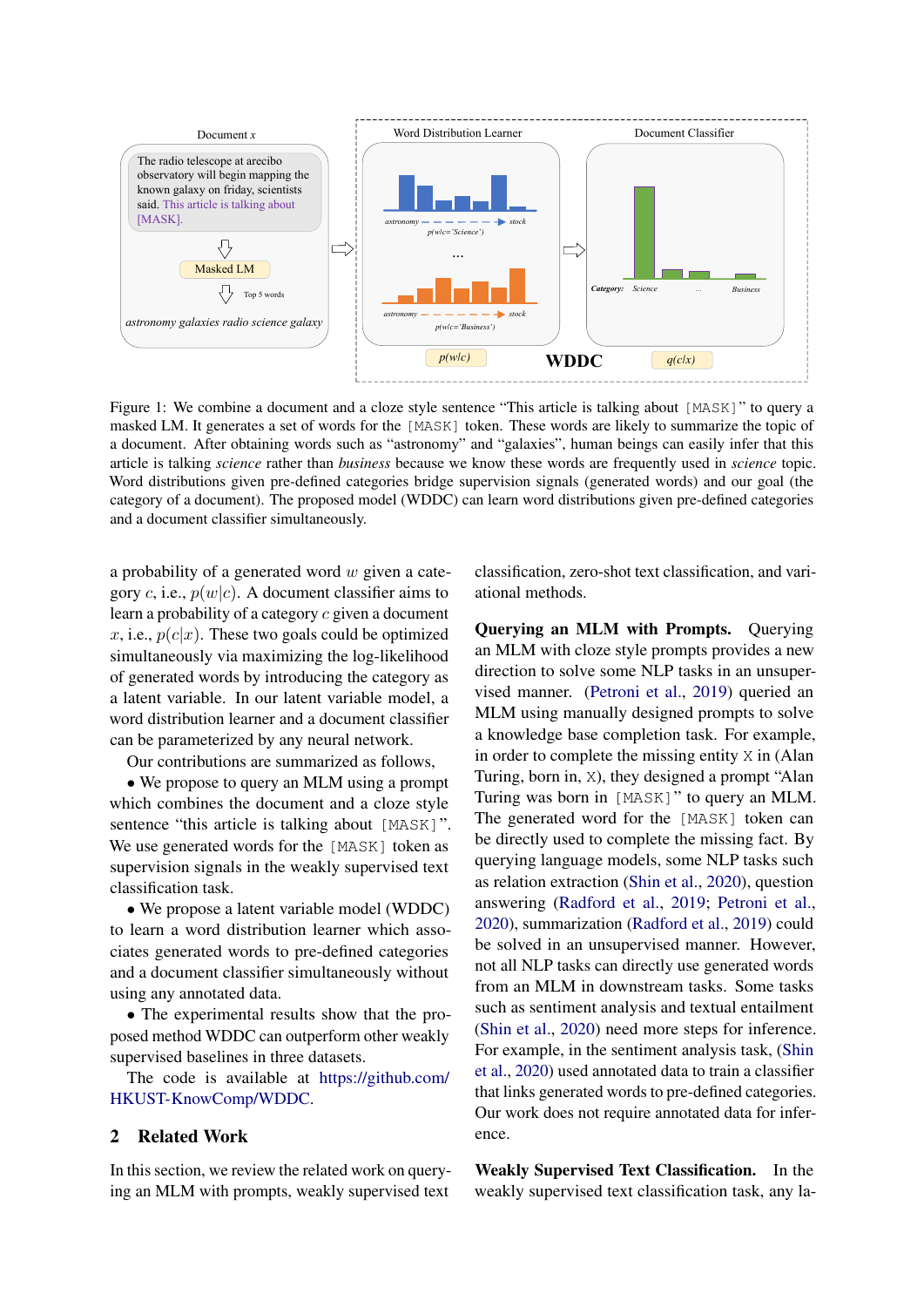beled documents are not allowed, but label surface names or limited word-level descriptions of each category can be used. Dataless [\(Chang et al.,](#page-9-10) [2008;](#page-9-10) [Song and Roth,](#page-10-4) [2014\)](#page-10-4) used Explicit Semantic Analysis (ESA) vectors [\(Gabrilovich et al.,](#page-9-11) [2007\)](#page-9-11) to represent label name and documents. Predictions are based on the label-document similarity. Recently, [\(Meng et al.,](#page-9-2) [2018,](#page-9-2) [2019;](#page-9-3) [Mekala](#page-9-4) [and Shang,](#page-9-4) [2020;](#page-9-4) [Meng et al.,](#page-9-5) [2020;](#page-9-5) [Schick and](#page-10-5) [Schütze,](#page-10-5) [2021;](#page-10-5) [Schick and Schütze,](#page-10-6) [2021;](#page-10-6) [Zhang](#page-10-7) [et al.,](#page-10-7) [2022\)](#page-10-7) trained neural text classifiers in an weakly supervised manner. They generated pseudo labels for documents to pre-train a neural classifier and then performed self-training on unlabeled data for model refinement. LOTClass [\(Meng et al.,](#page-9-5) [2020\)](#page-9-5) is relevant to our work because they also used pre-trained language models. They used a LM to retrieve a set of semantically correlated words for each class, and then fine-tuned the LM to predict these words. Finally, they performed self-training on unlabeled data. Our work is different from LOT-Class because we obtain supervision signals by querying an MLM with cloze style prompts and we propose a latent variable model to learn document classifier rather than using the self-training procedure. PRBOOST [\(Zhang et al.,](#page-10-7) [2022\)](#page-10-7) is also relevant to our work because they also use prompts to generate weak labels. PRBOOST first generated rules by using a small amount of labeled data, then asked human annotators to select high-quality rules to generate week labels. Finally, they trained a new model in a self-training manner. Our work is different from PRBOOST because our method associates predicted words with labels in an unsupervised manner while PRBOOST maps prompting based rules to labels by involving human feedback.

Zero-Shot Text Classification. In zero-shot learning settings, the classes covered by training instances and the classes we aim to classify are disjoint. Zero-shot learning text classification methods [\(Xia et al.,](#page-10-8) [2018;](#page-10-8) [Rios and Kavuluru,](#page-10-9) [2018;](#page-10-9) [Zhang et al.,](#page-10-10) [2019;](#page-10-10) [Liu et al.,](#page-9-12) [2019\)](#page-9-12) generalized seen classes to unseen classes by learning semantic relationships between classes and documents via embeddings or semantic knowledge sources. However, zero-shot learning still requires annotated data for the seen classes training. We cannot apply zero-shot learning methods to weakly supervised settings where no annotated document is available.

Variational Methods. Variational autoencoders [\(Kingma and Welling,](#page-9-13) [2014;](#page-9-13) [Rezende et al.,](#page-10-11) [2014\)](#page-10-11) consists of an encoder and a decoder. The encoder estimates posterior probabilities and the decoder estimates the reconstruction likelihood given a latent variable. The objective function is to maximize the reconstruction likelihood of the observed variable. The latent variable in VAEs is continuous variable. Recently, many research works [\(Titov and Khod](#page-10-12)[dam,](#page-10-12) [2015;](#page-10-12) [Marcheggiani and Titov,](#page-9-14) [2016;](#page-9-14) [Šuster](#page-10-13) [et al.,](#page-10-13) [2016;](#page-10-13) [Zhang et al.,](#page-10-14) [2018;](#page-10-14) [Chen et al.,](#page-9-15) [2018;](#page-9-15) [Zeng et al.,](#page-10-15) [2019;](#page-10-15) [Liang et al.,](#page-9-16) [2019\)](#page-9-16) use VAEs to solve different NLP tasks such as relation discovery, question answering, sentiment classification, etc. In above works, the latent variables are discrete variables. For example, [\(Marcheggiani and Titov,](#page-9-14) [2016\)](#page-9-14) aimed to solve unsupervised open-domain relation discovery. The objective function is to reconstruct the likelihood of two entities. They introduced relation as the latent variable. The encoder is a relation classifier, which predicts a semantic relation between two entities. The decoder reconstructs entities given the predicted relation. Our method is also based on VAEs with a discrete latent variable but the estimated probabilities and the objective function are different.

# 3 Methodology

In this section, we first introduce how to obtain supervision signals from an MLM and document itself, and then we introduce a latent variable model to learn a word distribution learner and a document classifier simultaneously.

### 3.1 Supervision Signals

### 3.1.1 Signal Words

Given a document, our goal is to obtain topic relevant words which are used as supervision signals. To achieve this, we append a cloze style sentence to the document at the end as a prompt. A prompt is designed as " $[CLS]$  + document + This article is talking about  $[MASK]$ .  $+$   $[SEP]$ ." The  $[MASK]$ token serves as a placeholder for a topic relevant word which can summarize the document. It mimics the reading comprehension task which is using a word to summarize the content of a document. We select top  $k$  generated words as supervision signals.

Instead of generating signal words, a natural way to obtain supervision signals is by extracting words from the document. To achieve this, we extract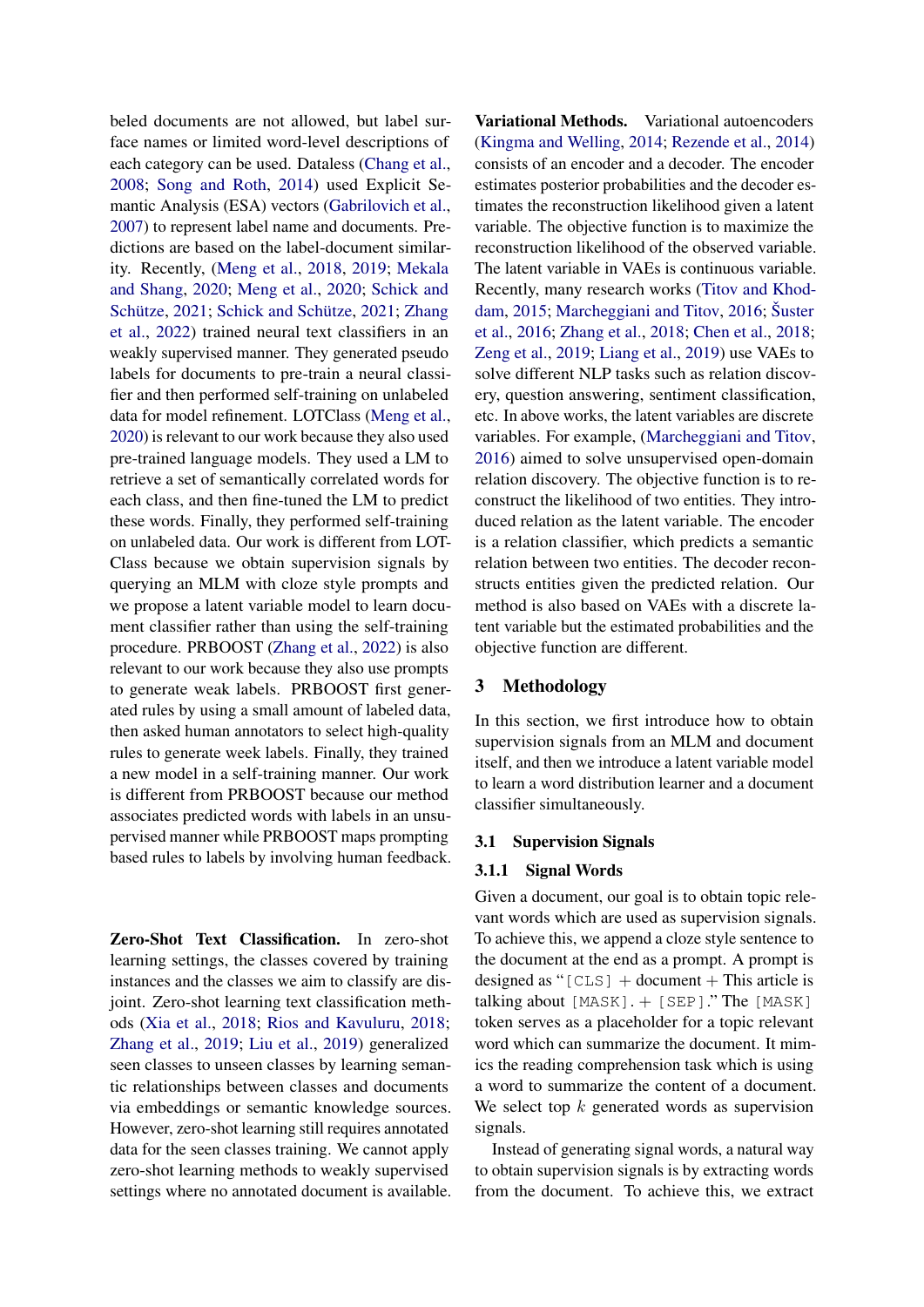Table 1: Signal words from an MLM and from the document(Doc).

<span id="page-3-0"></span>

| Text                                                                                                                     | Label         | Signal Words                                                                                                                           |
|--------------------------------------------------------------------------------------------------------------------------|---------------|----------------------------------------------------------------------------------------------------------------------------------------|
| The world 's top two players<br>roger federer and andy roddick<br>reached the semifinals friday<br>at the thailand open. | <b>Sports</b> | MLM: tennis, thailand, federer, seeds, wimbledon<br>Doc: world, players, federer, andy, roddick, semifinals,<br>friday, thailand, open |
| These circuits abound in most<br>electronic project books.<br>It has LED indicators also.                                | Science       | MLM: circuits, computers, electronics, computing, graphs<br>Doc: circuits, project, books, LED, indicators                             |
| Scientists discover a genetic<br>indicator that could help<br>prevent suicides.                                          | Health        | MLM: suicide, genetics, cancer, hiv, health<br>Doc: scientists, indicator, suicides                                                    |

all nouns and proper nouns in the document using part-of-speech tagger [\(Kristina et al.,](#page-9-17) [2003\)](#page-9-17). Since most of the generated words from an MLM are nouns and proper nouns, so we only extract words with two types of part-of-speech.

Table [1](#page-3-0) shows top 5 predictions from an MLM (BERT [\(Devlin et al.,](#page-9-6) [2019\)](#page-9-6)) given prompts and extracted nouns and proper nouns from documents. For the first document, an MLM can infer that it is talking about a tennis match although "tennis" does not appear in the document. It also generates some relevant words such as " wimbledon." In this case, the MLM is better than extraction. For the second document, the first word from the MLM precisely summarizes the document. However, the MLM also generates a few words which are related to *computer*. Unfortunately *computer* is also a category in this dataset. Compared to the MLM, the extracting way is safer in this case. For the third document, an MLM generates "health" which is an exact match of the label surface name although "cancer" and "hiv" are not faithful to the original document. We will evaluate generation and extraction methods in the experiment.

### 3.1.2 Remove Non-discriminated Words

Words generated from an MLM are not always category discriminated. Non-discriminated words can harm the performance of inference. The intuition of removing non-discriminated words is that if some words appear in different categories with similar frequency, then it is possible that these words are not category-discriminated. Since we cannot access labels, the label in the following computation means the pseudo label. The pseudo label generation process is shown in section [3.1.3.](#page-3-1) Inspired

by category-indicative measurement, [\(Mekala and](#page-9-4) [Shang,](#page-9-4) [2020\)](#page-9-4), we define category-indicative index:

$$
CII(c_i, w) = \frac{f(c_i, w)}{f(c_i)},
$$
\n(1)

where  $f(c_i, w)$  is the number of occurrences of the signal word  $w$  in the documents which are labeled as  $c_i$ , and  $f(c_i)$  is the total number of occurrences of all signal words in documents which are labeled  $\alpha$  as  $c_i$ .

We define category-indicative ratio as,

$$
CIR(w) = \frac{CII(c_i, w)}{CII(c_j, w)},
$$
\n(2)

where  $CII(c_i, w)$  is the maximum value among all categories,  $CII(c_i, w)$  is the second maximum value all categories. Larger value of  $CIR(w)$  indicates w is more discriminated. If  $CII(c_i, w)$  is equal to 0, we will assign a large value to  $CIR(w)$ . If  $CIR(w) < t$ , we consider w is not discriminated and we remove w from signal words set.

### <span id="page-3-1"></span>3.1.3 Pseudo Label Generation

We assign pseudo labels to data based on labelword similarity. We represent a word using static representation which is introduced by [\(Mekala and](#page-9-4) [Shang,](#page-9-4) [2020\)](#page-9-4). Given a word w, static representation  $\mathcal{SR}(w)$  is computed by averaging the contextualized embeddings of all its occurrences in the corpus. The label-word similarity is the cosine similarity between the static representation of the label surface name and the static representation of signal words. If the label surface name or the supervision signal contains more than one word, we take the average of the static representations of all words. We assign a sample with the pseudo label which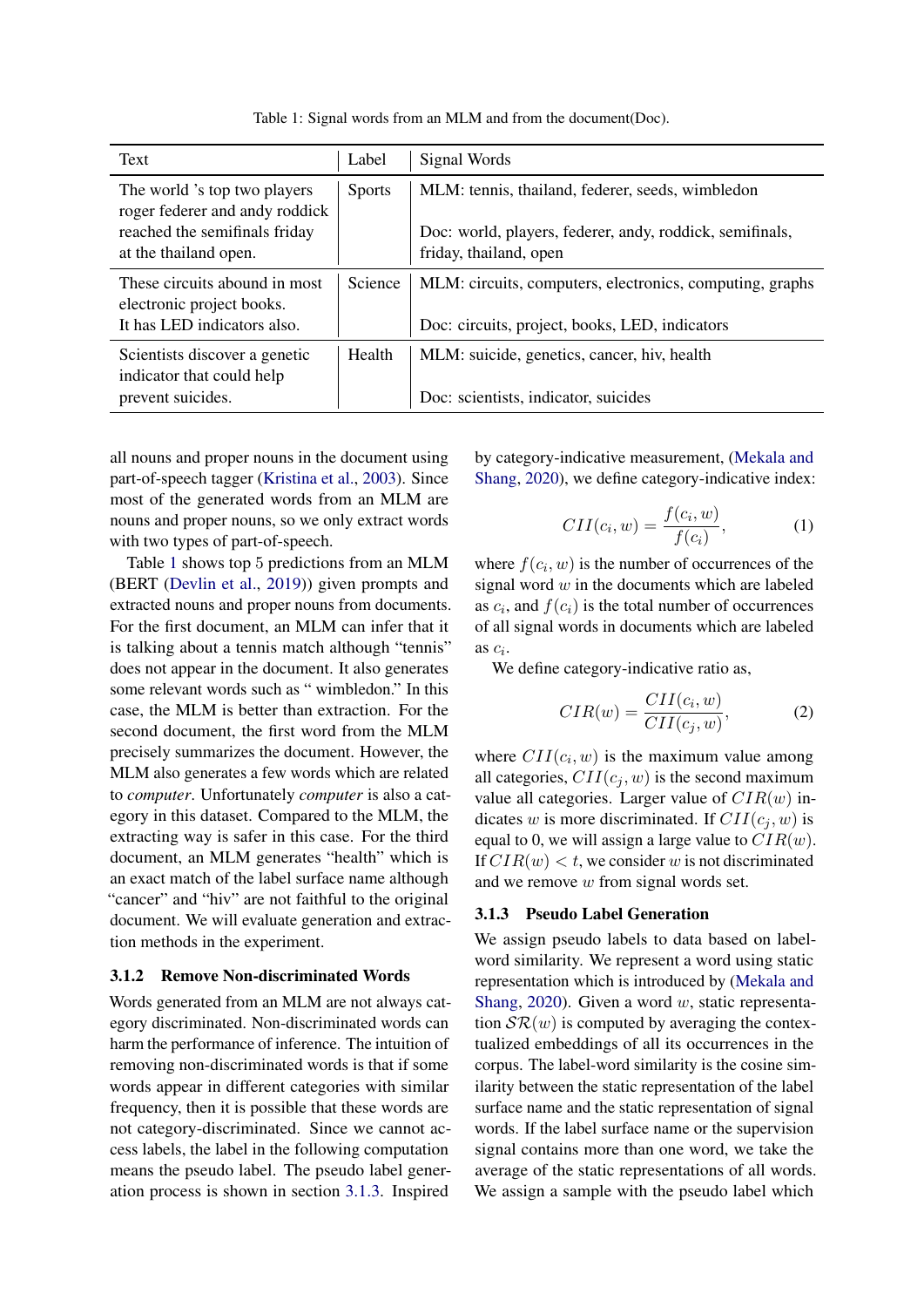yields the maximum similarity value among all classes. And the similarity value should be greater than a threshold  $\gamma$ . Setting a threshold can result in more accurate pseudo label assignments although the size of pseudo labeled data will shrink.

To summarize, there are three steps to obtain clean signal words: (1) Obtain signal words from an MLM or a document. (2) Generate pseudo labels. (3) Remove signal words which have low category-indicative ratio values.

### 3.2 Model Training

After getting clean signal words, we then propose a latent variable model to learn a word distribution learner and a document classifier simultaneously.

Since there is no annotated data available, in order to best explain the observed data, i.e., signal words, the objective of our model is to maximize the log-likelihood of signal words. The ultimate goal is to identify the category of a document, hence, we introduce a latent variable C representing the category, into the objective function. Further, by applying Jensen's inequality [\(Jensen](#page-9-18) [et al.,](#page-9-18) [1906\)](#page-9-18), we can derive an evidence lower bound (ELBO) of the log-likelihood. We define the objective function as follows,

$$
\mathcal{L}_{o} = \sum_{x \in X} \sum_{w_{r} \in \mathcal{R}_{x}} \log p(w_{r})
$$
\n
$$
= \sum_{x \in X} \sum_{w_{r} \in \mathcal{R}_{x}} \log \sum_{c} p(w_{r}, c)
$$
\n
$$
= \sum_{x \in X} \sum_{w_{r} \in \mathcal{R}_{x}} \log \sum_{c} q(c|x) \left[ \frac{p(w_{r}, c)}{q(c|x)} \right]
$$
\n
$$
\geq \sum_{x \in X} \sum_{w_{r} \in \mathcal{R}_{x}} \sum_{c} q(c|x) \left[ \log \frac{p(w_{r}, c)}{q(c|x)} \right]
$$
\n
$$
= \sum_{x \in X} \sum_{w_{r} \in \mathcal{R}_{x}} \mathbb{E}_{q(C|x)} \left[ \log p(w_{r}|c)p(c) \right]
$$
\n
$$
- \sum_{x \in X} \sum_{w_{r} \in \mathcal{R}_{x}} \mathbb{E}_{q(C|x)} \left[ \log q(c|x) \right], \qquad (3)
$$

where  $x$  is a document,  $X$  is a set of documents,  $\mathcal{R}_x$  is the set of signal words of document x,  $w_r$ is a signal word,  $C$  is a discrete random variable representing the category of a document, c is a possible value of variable  $C$ . For example,  $c$  can be *science* or *business*.

There are three probabilities in the Eq.  $(3)$ .  $q(c|x)$  is the document classifier which is our ultimate goal.  $p(w_r|c)$  is the word distribution learner which estimates the probability distribution of all

signal words given a possible value  $c$ . We use neural networks to parameterize  $p(w_r|c)$  and  $q(c|x)$ .  $p(C)$  is a prior probability distribution. Since there are no annotated data available, we cannot estimate  $p(C)$ . Hence we assume it is a uniform distribution, and  $p(c)$  becomes a constant.

### 3.2.1 Word Distribution Learner

The word distribution learner aims to estimate the probability of a signal word  $w_r$  given a possible value of category c. It is defined as follows,

<span id="page-4-1"></span>
$$
p(w_r|c) = \frac{\exp(\mathbf{v}_c^T \mathbf{w}_r)}{\sum_{w_{r'}} \exp(\mathbf{v}_c^T \mathbf{w}_{r'})}, \qquad (4)
$$

where  $v_c$  is a trainable vector associated with  $c$  and  $w_r$  is the trainable word embedding of signal word  $w_r$ . The intuition is that if a word (e.g., "scientist") appears frequently under the *science* category, the corresponding inner-product value is high, otherwise it is low.

Eq. [\(4\)](#page-4-1) requires the summation over all signal words. Since the size of the word vocabulary can be large, we use the negative sampling technique [\(Mikolov et al.,](#page-9-19) [2013\)](#page-9-19) to approximate Eq. [\(4\)](#page-4-1). Specifically, we approximates  $\log p(w_r|c)$  as follows,

$$
\log \sigma \left( \mathbf{v}_c^T \mathbf{w}_r \right) + \sum_{w'_r \in \mathcal{N}} \log \left( 1 - \sigma \left( \mathbf{v}_c^T \mathbf{w}'_r \right) \right) , \tag{5}
$$

where  $w'_r$  is a negative sample in the vocabulary, N is the set of negative samples and  $\sigma(\cdot)$  is the sigmoid function.

The objective function with an approximated word distribution learner is defined as follows,

<span id="page-4-0"></span>
$$
\mathcal{L} = \sum_{x \in X} \sum_{w_r \in \mathcal{R}_x} \mathbb{E}_{q(C|x)} \left[ \log \sigma \left( \mathbf{v}_c^T \mathbf{w}_r \right) + \sum_{w'_r \in \mathcal{N}} \log \left( 1 - \sigma \left( \mathbf{v}_c^T \mathbf{w}'_r \right) \right) + \log p(c) \right] - \mathbb{E}_{q(C|x)} \left[ \log q(c|x) \right].
$$
 (6)

# 3.2.2 Document Classifier

Most existing deep neural models (DNN) can be used to parameterize  $q(C|x)$ . As long as the input of DNNs is a document, and the output is a probability distribution of category C. Since models which involve latent variables are difficult to optimize, we give a good initialization of the document classifier. We pre-train the document classifier using pseudo labeled data to initialize it.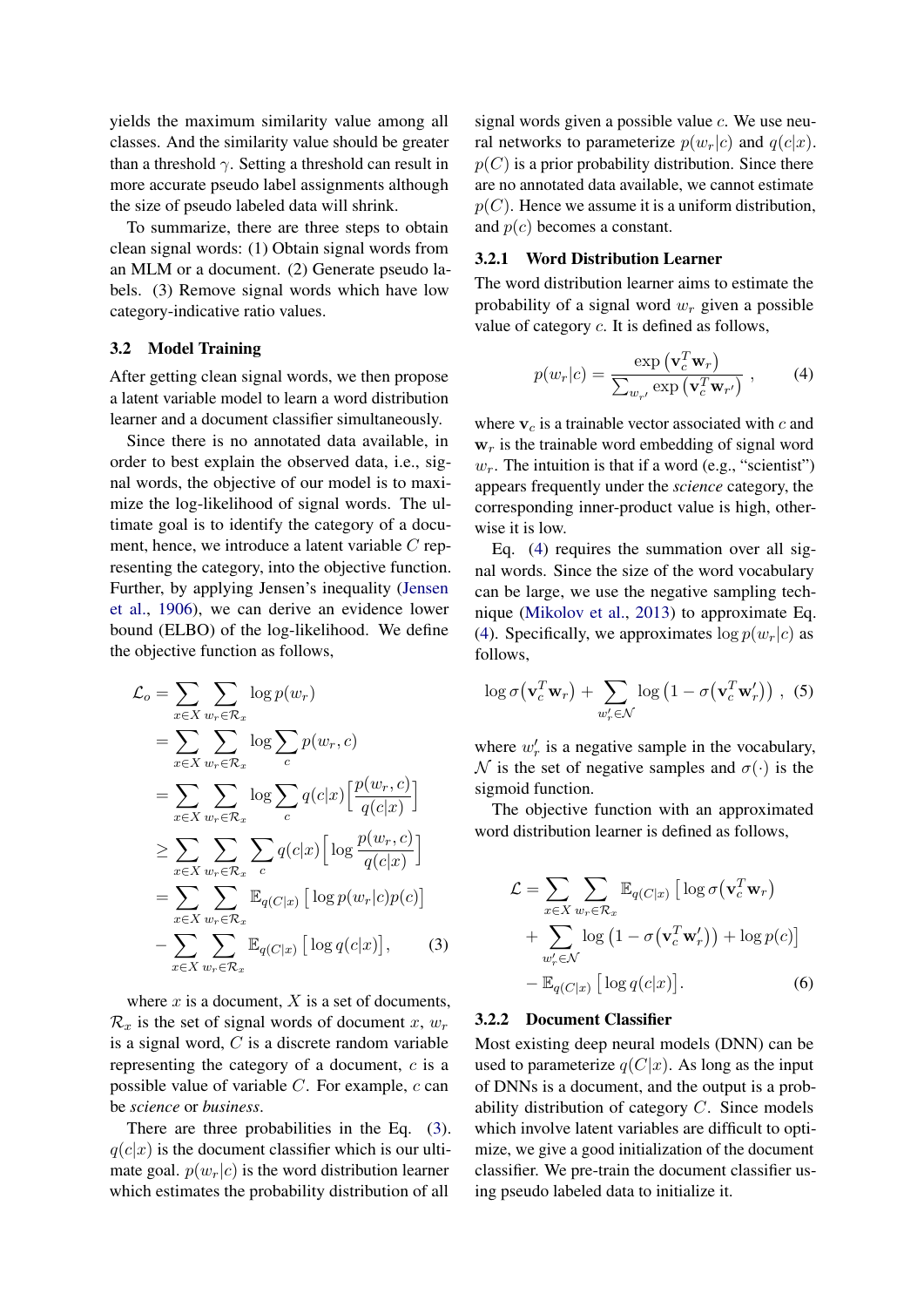<span id="page-5-0"></span>

| <b>Datasets</b> | $#$ Train | # Dev  | # Test | # Class        | Label Surface Names                                                                                                                                            |
|-----------------|-----------|--------|--------|----------------|----------------------------------------------------------------------------------------------------------------------------------------------------------------|
| <b>AGNews</b>   | 108,000   | 12,000 | 7,600  | $\overline{4}$ | politics, sports, business, technology                                                                                                                         |
| 20Newsgroup     | 14,609    | 1,825  | 1,825  | 6              | computer graphics,<br>sports car,<br>science electronics encryption health aerospace,<br>politics gun homosexuality,<br>religion atheist christianity,<br>sale |
| <b>UCINews</b>  | 26,008    | 2,560  | 27,556 | $\overline{4}$ | entertainment, technology, business, health                                                                                                                    |

Table 2: Statistics and label surface names in AGNews, 20Newsgroup, and UCINews.

<span id="page-5-1"></span>Table 3: Vocabulary size of signal words that are generated from an MLM and that are extracted from the document (Doc) after removing non-discriminated words.

| Dataset        | MLM   | Doc |
|----------------|-------|-----|
| <b>AGNews</b>  | 724   | 584 |
| 20Newsgroup    | 1,037 | 413 |
| <b>UCINews</b> | 584   | 442 |

### 4 Experiments

In this section, we show the empirical performance of our method on the text classification task.

### 4.1 Datasets

We evaluate all methods on three datasets.

(1) AGNews consists of news articles. It is constructed by [\(Zhang et al.,](#page-10-1) [2015\)](#page-10-1), which has been gathered from more than 2000 news sources in more than one year of activity.

(2) 20Newsgroup comprises around 18,000 posts. It is originally collected by [\(Lang,](#page-9-20) [1995\)](#page-9-20). We perform text classification on coarse-grained topics. It is an unbalanced dataset.

(3) UCINews consists of news pages collected from a web aggregator. It is maintained by [\(Dua](#page-9-21) [and Graff,](#page-9-21) [2017\)](#page-9-21).

Table [2](#page-5-0) provides statistics and label surface names of three datasets. In 20Newgroups, we expand label surface names by combining finegrained label surface names under the same coarsegrained category.

Table [3](#page-5-1) shows the vocabulary size of signal words that are generated from an MLM and that extracted from the document (Doc) after removing non-discriminated words.

### 4.2 Compared Methods

Dataless [\(Chang et al.,](#page-9-10) [2008\)](#page-9-10) is performed based on vector similarity between documents and label surface names using explicit semantic analysis representation. The prediction is the category that yields the maximum cosine similarity.

Label-Word Similarity is performed based on the vector similarity between words generated from an MLM and label surface names using the static representation. The prediction is the category that yields the maximum cosine similarity.

Pseudo-CNN assigns pseudo labels to documents in the training set based on label-word similarity. We train a CNN model using pseudo labeled samples in the training set. More details are provided in section [4.5.](#page-8-0)

Pseudo-BERT trains BERT [\(Devlin et al.,](#page-9-6) [2019\)](#page-9-6) BERT-base-uncased using the same pseudo labeled data as Pseudo-CNN. More details are provided in section [4.5.](#page-8-0)

WeSTClass [\(Meng et al.,](#page-9-2) [2018\)](#page-9-2) first generates pseudo labels for documents which contain userprovided keywords. It pre-trains a neural network using pseudo samples as the training set and then performs a self-training process.

LOTClass [\(Meng et al.,](#page-9-5) [2020\)](#page-9-5) constructs a category vocabulary for each class, using a pre-trained LM. The vocabulary contains words that are relevant to the label name. LOTClass fine-tunes an LM via word-level category prediction task, and then performs self-training on unlabeled data to generalize the model.

ConWea [\(Mekala and Shang,](#page-9-4) [2020\)](#page-9-4) leverages contextualized representations of word occurrences and seed word information to automatically distinguish multiple senses of the same word. The contextualized corpus is used to train the classifier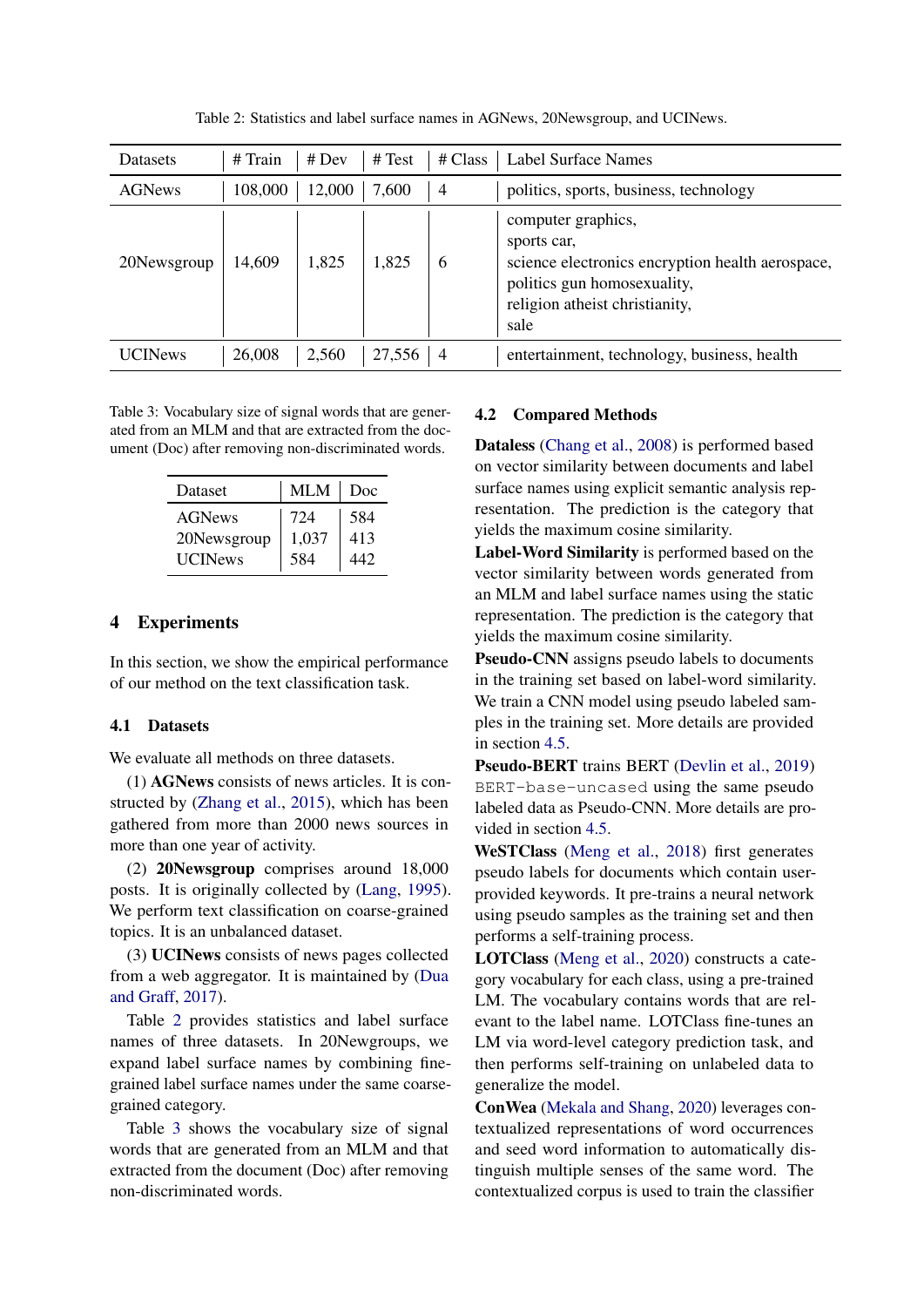| Datasets<br><b>Methods</b>      | <b>AGNews</b> |        | 20Newsgroup |        | <b>UCINews</b> |        |
|---------------------------------|---------------|--------|-------------|--------|----------------|--------|
|                                 | Micro         | Macro  | Micro       | Macro  | Micro          | Macro  |
| Dataless (Chang et al., 2008)   | 0.6855        | 0.6844 | 0.5000      | 0.4700 | 0.6248         | 0.6253 |
| Label-Word Similarity           | 0.7917        | 0.7884 | 0.7310      | 0.6390 | 0.6447         | 0.6390 |
| Pseudo-CNN                      | 0.8265        | 0.8237 | 0.7973      | 0.6825 | 0.7598         | 0.7632 |
| Pseudo-BERT                     | 0.8249        | 0.8219 | 0.8153      | 0.6896 | 0.7824         | 0.7820 |
| WeSTClass (Meng et al., 2018)   | 0.8279        | 0.8268 | 0.5300      | 0.4300 | 0.6983         | 0.6999 |
| LOTClass (Meng et al., 2020)    | 0.8659        | 0.8656 | 0.6121      | 0.5586 | 0.7320         | 0.7236 |
| ConWea (Mekala and Shang, 2020) | 0.7443        | 0.7401 | 0.6200      | 0.5700 | 0.3293         | 0.3269 |
| X-Class (Wang et al., 2021)     | 0.8574        | 0.8566 | 0.6515      | 0.6316 | 0.6885         | 0.6962 |
| WDDC-MLM                        | 0.8826        | 0.8825 | 0.8121      | 0.6882 | 0.8150         | 0.8134 |
| <b>WDDC-Doc</b>                 | 0.8668        | 0.8657 | 0.8570      | 0.8250 | 0.7814         | 0.7772 |
| CNN (Kim, 2014)                 | 0.9025        | 0.9025 | 0.9397      | 0.9310 | 0.9002         | 0.8998 |
| BERT (Devlin et al., 2019)      | 0.9305        | 0.9306 | 0.9660      | 0.9569 | 0.9313         | 0.9315 |

<span id="page-6-0"></span>Table 4: Micro F1 and macro F1 scores of all methods on AGNews, 20Newsgroup, and UCINews.

and expand seed words iteratively.

X-Class [\(Wang et al.,](#page-10-16) [2021\)](#page-10-16) leverages BERT representations to generate class-oriented document presentations, then generates document-class pairs by clustering, and then fed pairs to a supervised model to train a text classifier.

CNN[\(Kim,](#page-9-22) [2014\)](#page-9-22) trains a text CNN using annotated training data in a supervised manner. It is an upper bound of weakly supervised methods.

BERT fine-tunes BERT BERT-base-uncased [\(Devlin et al.,](#page-9-6) [2019\)](#page-9-6) using annotated training data. It is an upper bound of weakly supervised methods. WDDC We use a text CNN[\(Kim,](#page-9-22) [2014\)](#page-9-22) as the document classifier. Instead of randomly initializing CNN, we pre-train CNN using Pseudo-CNN. WDDC-MLM uses the supervision signals from an MLM while WDDC-Doc uses the supervision signals from the document itself.

### 4.3 Result Analysis

Table [4](#page-6-0) shows that our method outperforms weakly supervised baselines by 2%, 4%, and 3% in AG-News, 20Newsgroup, and UCINews, respectively. The gaps between the upper bound CNN and our method are 2%, 8%, and 8% in AGNews, 20Newsgroup, and UCINews, respectively. There are still large performance gaps on 20Newsgroup and UCINews.

Label-Word Similarity and Dataless both use vector similarity for prediction. Label-Word Similarity consistently outperforms Dataless, which shows that words generated from an MLM are useful compared with documents. The performance of Pseudo-BERT is comparable with WeSTClass in AGNews and better than any other baselines in 20Newsgroup and UCINews, which also shows the effectiveness of our pseudo label generation technique. In 20Newsgroup, Macro F1 scores are lower than Micro F1 scores in Pseudo-CNN, Pseudo-BERT, and WDDC-MLM methods. We found that the number of pseudo labeled data of *sale* category is much lower than other categories. So CNN does not have enough pseudo labeled data to learn the *sale* category. The F1 score of *sale* category is lower.

In AGNews and UCINews, WDDC-MLM outperforms WDDC-Doc by 2% and 3%, respectively, which shows that signal words from an MLM are more useful than extracted words from a document. But in 20Newsgroup, WDDC-Doc outperforms WDDC-MLM by 4%. The possible reason is that some categories in 20Newsgroup are not completely disjoint. According to general knowledge, encryption is a field of computer, and computer is a field of science. But in 20Newsgroup (refer to Table [2\)](#page-5-0), science and encryption belong to one class, and computer belongs to another class. MLMs can capture general knowledge from training corpora such as Wikipedia. When given a document talking about encryption, an MLM probably generates words about encryption as well as computer. In this circumstance, generated words are misleading while extracted words are clean. We have detailed analysis in section [4.4.](#page-7-0)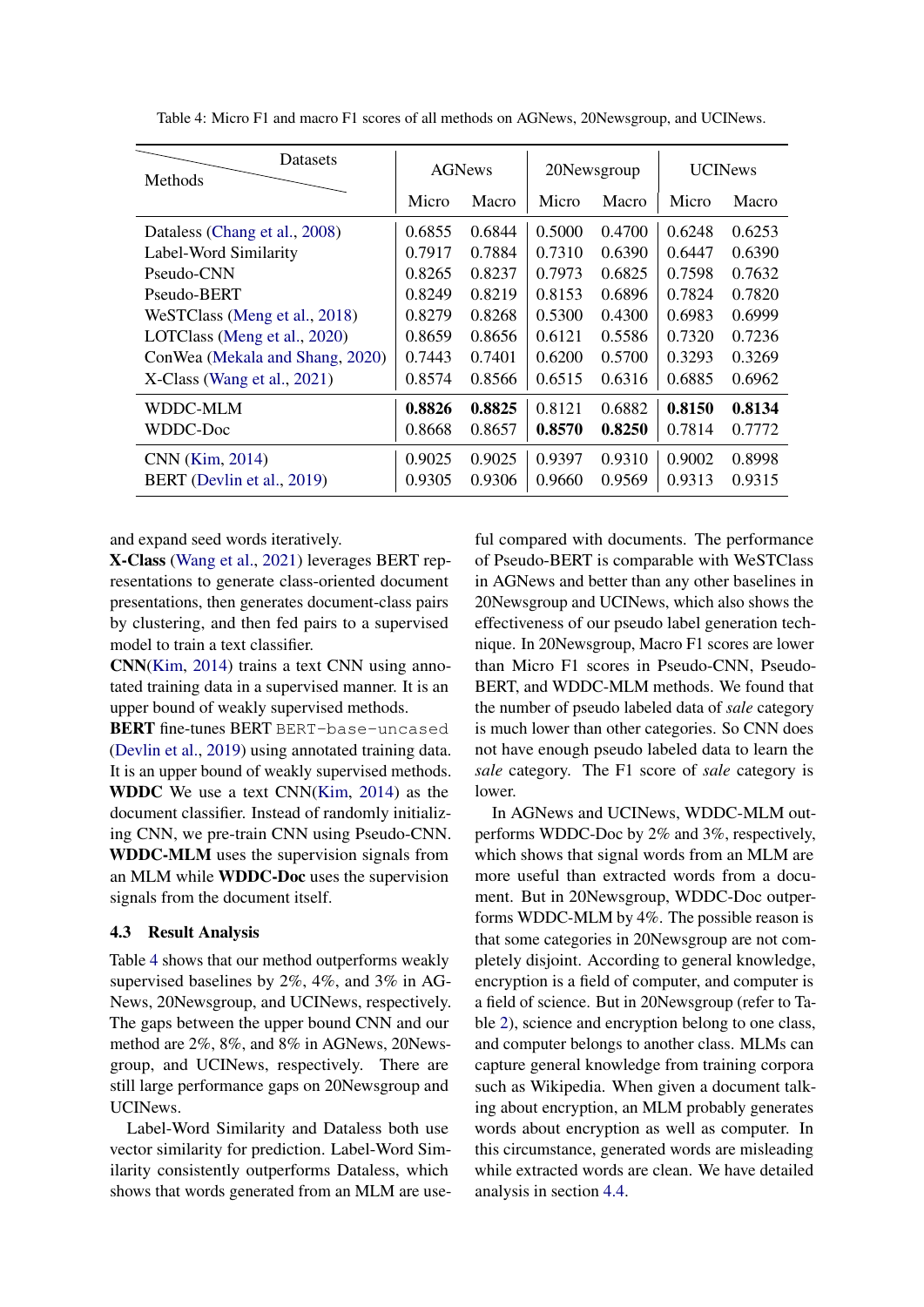Table 5: Mean and standard deviation of micro and macro F1 scores on 5 independent runs.

<span id="page-7-1"></span>

| Method<br>Dataset |          | <b>WDDC</b> |          |        | <b>Baselines</b> |        |          |        |
|-------------------|----------|-------------|----------|--------|------------------|--------|----------|--------|
|                   | Micro F1 |             | Macro F1 |        | Micro F1         |        | Macro F1 |        |
|                   | Mean     | Std         | Mean     | Std    | Mean             | Std    | Mean     | Std    |
| <b>AGNews</b>     | 0.8826   | 0.0013      | 0.8825   | 0.0013 | 0.8630           | 0.0038 | 0.8626   | 0.0037 |
| 20Newsgroup       | 0.8570   | 0.0023      | 0.8250   | 0.0033 | 0.8153           | 0.0131 | 0.6896   | 0.0063 |
| <b>UCINews</b>    | 0.8150   | 0.0012      | 0.8134   | 0.0014 | 0.7824           | 0.0141 | 0.7820   | 0.0148 |

Table 6: Some incorrect predictions in AGNews, 20Newsgroup, and UCINews.

<span id="page-7-2"></span>

| Dataset          | Text                                                                                                                                                    | Prediction    | Ground Truth | Signal Words (MLM)                                                          |
|------------------|---------------------------------------------------------------------------------------------------------------------------------------------------------|---------------|--------------|-----------------------------------------------------------------------------|
| <b>AGNews</b>    | Microsoft and Palmone today<br>announced a partnership<br>that will likely have a negative<br>impact on good technology,<br>a well capitalized startup. | technology    | business     | windows, microsoft,<br>business, security,<br>technology, linux,<br>privacy |
| 20News-<br>group | For the system, or 'family',<br>key would appear to be<br>cryptographically useless<br>The same key is used for<br>both encryption and decryption.      | computer      | science      | software, virus,<br>linux, encryption,<br>ibm, nsa                          |
| <b>UCINews</b>   | Paraplegic teenager to kick off<br>World Cup thanks to robot suit.                                                                                      | entertainment | health       | football, sport, soccer<br>cricket, tennis                                  |

Table [5](#page-7-1) shows mean and standard deviation of micro and macro F1 scores of WDDC and best baselines on 5 independent runs. We also conducted t-tests, and p-values are all less than 0.001. We concluded that our method outperforms baselines significantly. Baselines refers to LOTClass, Pseudo-BERT, and Pseudo-BERT on AGNews, 20Newsgroup, and UCINews respectively.

# <span id="page-7-0"></span>4.4 Case Study

# 4.4.1 Analysis of Incorrect Predictions

Table [6](#page-7-2) shows some incorrect predictions. In the first example, some words in the original document such as "partnership" and "startup" indicate *business* while other words such as "Microsoft" and "technology" indicate *technology*. Signal words generated from an MLM are all related to *technology*. In AGNews dataset, there are a number of samples talking about the stock price of technology companies or cooperation between technology companies. An MLM inclines to focus on either *technology* or *business* and ignore the other one. Although the extraction method can cover all words, the model is likely to be confused when signal

words are related to two categories. In the second example, an MLM generates words related to *encryption* as well as *computer*. Generated words make sense because according to general knowledge, *encryption* is related to *computer*. Unfortunately, most of the signal words from an MLM are related to *computer* except one word "encryption." WDDC-MLM is likely to predict it as *computer*. Signal words extracted from the document are "encryption" and "key", which are more likely to guide the model to predict the correct category. In the third example, an MLM generates words that are all about sports because the term "World Cup" appears in the original document. The modifier "paraplegic" plays an important role in identifying the true category. Both generation and extraction methods fail to capture that.

# 4.4.2 Analysis of Word Distribution Learner

The word distribution learner aims to estimate the probability of a signal word  $w_r$  given a possible value of category c, i.e.,  $p(w_r|c)$ . A good word distribution learner should assign a high probability to category-indicated words, so that by maximiz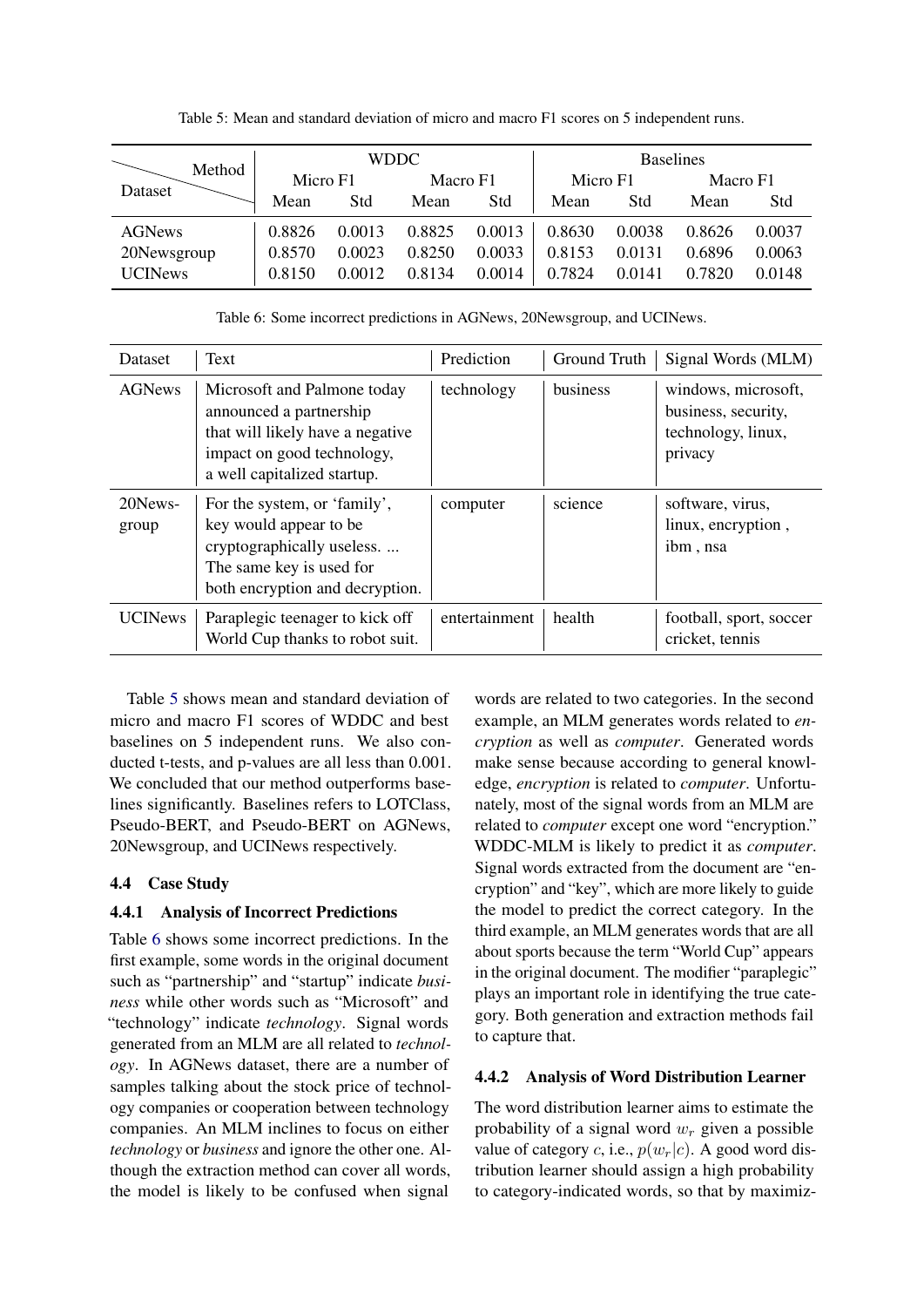<span id="page-8-1"></span>Table 7: Top 15 signal words that have large inner product values with different latent variable vectors respectively on AGNews dataset. Signal words are generated by an MLM.

| Label           | Signal Words                                                                                                                                     |
|-----------------|--------------------------------------------------------------------------------------------------------------------------------------------------|
| Politics        | iraq, syria, haiti, israel, murder, baghdad, suicide,<br>torture, war, islam, iran, terrorist, afghanistan, religion, terrorism                  |
| <b>Sports</b>   | injury, racing, baseball, soccer, boxing, player, relegation,<br>cricket, quarterback, england, basketball, doping, football, golf, tennis       |
| <b>Business</b> | profit, market, finance, agriculture, bankruptcy, energy, money,<br>growth, price, insurance, recession, airline, oil, risk, inflation           |
| Technology      | ipod, genetics, encryption, microsoft, internet, hacking, virus,<br>biotechnology, science, copyright, itunes, nasa, evolution, space, astronomy |

ing Eq. [\(3\)](#page-4-0), a large value of  $p(w_r|c)$  leads to a large value of  $q(c|x)$ , which means if a document contains indicative words to category  $c$ , it possibly belongs to category c. Table [7](#page-8-1) shows top 15 signal words that have large inner product values with different latent variable vectors respectively on AGNews dataset. As shown in Table [7,](#page-8-1) the selected words are category-indicated. For example, in the *politics* category, all words are about terrorism, war, and places where wars broke out, which are relevant to the *politics* topic. The word distribution learner can be consider as a category-indicated keywords expansion module.

### <span id="page-8-0"></span>4.5 Implementation

We use the BERT (bert-base-uncased) model to obtain supervision signals in AG-News and 20Newsgroup. We use the BERT ( bert-base-cased) to obtain supervision signals in UCINews which contains many acronyms such as WHO and PTSD. We select top 20 predictions as supervision signals three datasets. To remove non-discriminated words, we set the threshold t to 2 in three datasets.

In the pseudo label generation process, we set the threshold  $\gamma$  to 0.6, 0.75, and 0.55 in AGNews, 20Newsgroup, and UCINews, respectively. Those pseudo labeled training data are used in Pseudo-CNN and Pseudo-BERT. A higher  $\gamma$  may result in more accurate pseudo labels. But we need to balance the size of pseudo labeled data because it will shrink when  $\gamma$  increases.

To train WDDC, in each batch, we randomly select 5 signal words among all signal words of a document. The number of negative samples in the approximated word distribution learner is set to 10. For Pseudo-CNN, CNN, and WDDC methods, the CNN architectures are the same. Four different filter sizes  $\{2, 3, 4, 5\}$  are applied. A maxpooling layer is applied to each convolutional layer, and each convolutional layer has 100 filters. The maximum length of input in the CNN is set to 64, 128, and 64 in AGNews, 20Newsgroup, and UCINews, respectively. The input in the CNN is contextualized embeddings generated by BERT (bert-base-uncased).

For WeSTClass, we use a CNN as the document classifier because it empirically outperforms LSTM in WeSTClass. The CNN architecture we used here is the same as the one described in their paper. We try our best to find good keywords and tune hyper-parameters for WeSTClass and LOT-Class. For all methods, we tune hyper-parameters on development sets.

# 5 Conclusion

To solve the weakly supervised classification task, we propose to query a masked language model with cloze style prompts to obtain supervision signals. We design a prompt which combines the document itself and "this article is talking about [MASK]." The predictions for the "[MASK]" token are considered as supervision signals because they summarize the content of documents. We propose a latent variable model (WDDC) to learn word distributions given pre-defined categories and a neural document classifier simultaneously without using any annotated data. Evaluation on three datasets shows that our method can outperform weakly supervised learning baselines.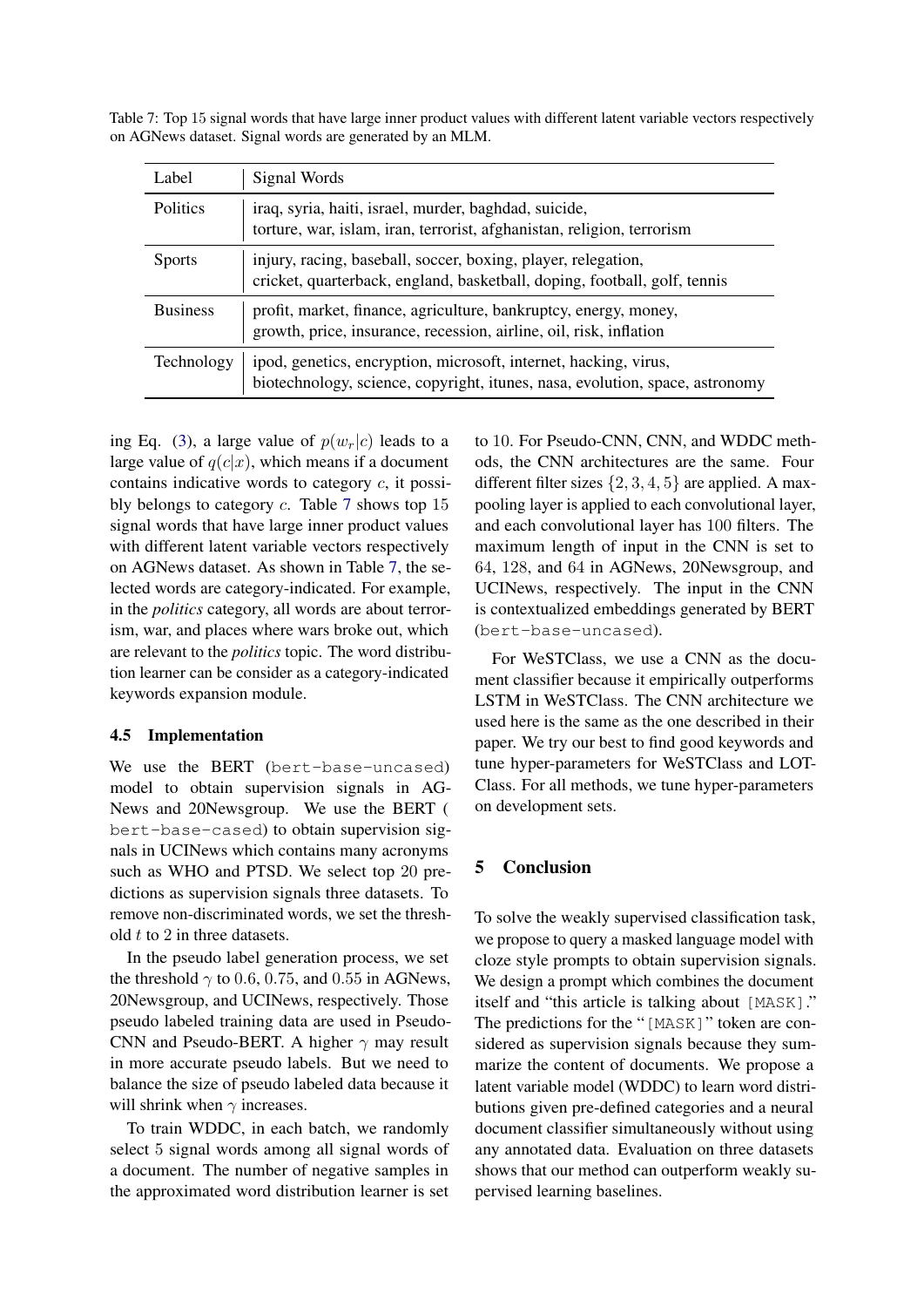### Acknowledgements

The authors of this paper were partially supported by the NSFC Fund (U20B2053) from the NSFC of China, the RIF (R6020-19 and R6021-20) and the GRF (16211520) from RGC of Hong Kong, the MHKJFS (MHP/001/19) from ITC of Hong Kong and the National Key R&D Program of China (2019YFE0198200) with special thanks to Hong Kong Mediation and Arbitration Centre (HKMAAC) and California University, School of Business Law & Technology (CUSBLT), and the Jiangsu Province Science and Technology Collaboration Fund (BZ2021065). We also thank the anonymous reviewers for their valuable comments and suggestions that help improve the quality of this manuscript.

### References

- <span id="page-9-0"></span>Cornelia Caragea, Nathan J. McNeese, Anuj R. Jaiswal, Greg Traylor, Hyun-Woo Kim, Prasenjit Mitra, Dinghao Wu, Andrea H. Tapia, C. Lee Giles, Bernard J. Jansen, and John Yen. 2011. Classifying text messages for the haiti earthquake. In *Proceedings of ISCRAM*.
- <span id="page-9-10"></span>Mingwei Chang, Lev Arie Ratinov, Dan Roth, and Vivek Srikumar. 2008. Importance of semantic representation: dataless classification. In *Proceedings of AAAI*, pages 830–835.
- <span id="page-9-15"></span>Wenhu Chen, Wenhan Xiong, Xifeng Yan, and William Wang. 2018. Variational knowledge graph reasoning. In *Proceedings of NAACL-HLT*, pages 1823– 1832.
- <span id="page-9-6"></span>Jacob Devlin, Ming-Wei Chang, Kenton Lee, and Kristina Toutanova. 2019. Bert: Pre-training of deep bidirectional transformers for language understanding. In *Proceedings of NAACL-HLT*, pages 4171– 4186.
- <span id="page-9-21"></span>Dheeru Dua and Casey Graff. 2017. [UCI machine](http://archive.ics.uci.edu/ml) [learning repository.](http://archive.ics.uci.edu/ml)
- <span id="page-9-11"></span>Evgeniy Gabrilovich, Shaul Markovitch, et al. 2007. Computing semantic relatedness using wikipediabased explicit semantic analysis. In *Proceedings of IJCAI*, pages 1606–1611.
- <span id="page-9-18"></span>Johan Ludwig William Valdemar Jensen et al. 1906. Sur les fonctions convexes et les inégalités entre les valeurs moyennes. *Acta mathematica*, 30:175–193.
- <span id="page-9-1"></span>Rie Johnson and Tong Zhang. 2017. Deep pyramid convolutional neural networks for text categorization. In *Proceedings of ACL*, pages 562–570.
- <span id="page-9-22"></span>Yoon Kim. 2014. Convolutional neural networks for sentence classification. In *Proceedings of EMNLP*, pages 1746–1751.
- <span id="page-9-13"></span>Diederik P Kingma and Max Welling. 2014. Autoencoding variational bayes. In *Proceedings of ICLR*.
- <span id="page-9-17"></span>Toutanova Kristina, Klein Dan, Manning Christopher, and Yoram Singer. 2003. Feature-rich part-ofspeech tagging with a cyclic dependency network. In *Proceedings of NAACL-HLT*, pages 252–259.
- <span id="page-9-20"></span>Ken Lang. 1995. Newsweeder: Learning to filter netnews. In *Proceedings of ICML*, pages 331–339.
- <span id="page-9-16"></span>Yan Liang, Xin Liu, Jianwen Zhang, and Yangqiu Song. 2019. Relation discovery with out-of-relation knowledge base as supervision. In *Proceedings of NAACL-HLT*, pages 3280–3290.
- <span id="page-9-12"></span>Han Liu, Xiaotong Zhang, Lu Fan, Xuandi Fu, Qimai Li, Xiao-Ming Wu, and Albert Y. S. Lam. 2019. Reconstructing capsule networks for zero-shot intent classification. In *Proceedings of EMNLP*, pages 4798–4808.
- <span id="page-9-14"></span>Diego Marcheggiani and Ivan Titov. 2016. Discretestate variational autoencoders for joint discovery and factorization of relations. *Transactions of the Association for Computational Linguistics*, 4:231–244.
- <span id="page-9-4"></span>Dheeraj Mekala and Jingbo Shang. 2020. Contextualized weak supervision for text classification. In *Proceedings of ACL*, pages 323–333.
- <span id="page-9-2"></span>Yu Meng, Jiaming Shen, Chao Zhang, , and Jiawei Han. 2018. Weakly-supervised neural text classification. In *Proceedings of CIKM*, pages 983–992.
- <span id="page-9-3"></span>Yu Meng, Jiaming Shen, Chao Zhang, , and Jiawei Han. 2019. Weakly-supervised hierarchical text classification. In *Proceedings of AAAI*, pages 6826–6833.
- <span id="page-9-5"></span>Yu Meng, Yunyi Zhang, Jiaxin Huang, Chenyan Xiong, Heng Ji, Chao Zhang, and Jiawei Han. 2020. Text classification using label names only: A language model self-training approach. In *Proceedings of EMNLP*, pages 9006–9017.
- <span id="page-9-19"></span>Tomas Mikolov, Ilya Sutskever, Kai Chen, Greg S Corrado, and Jeff Dean. 2013. Distributed representations of words and phrases and their compositionality. In *Proceedings of NeurIPS*, pages 3111–3119.
- <span id="page-9-8"></span>Fabio Petroni, Patrick Lewis, Aleksandra Piktus, Tim Rocktäschel, Yuxiang Wu, Alexander H Miller, and Sebastian Riedel. 2020. How context affects language models' factual predictions. In *Proceedings of AKBC*.
- <span id="page-9-9"></span>Fabio Petroni, Tim Rocktäschel, Patrick Lewis, Anton Bakhtin, Yuxiang Wu, Alexander H Miller, and Sebastian Riedel. 2019. Language models as knowledge bases? In *Proceedings of EMNLP*, pages 2463–2473.
- <span id="page-9-7"></span>Alec Radford, Jeff Wu, Rewon Child, David Luan, Dario Amodei, and Ilya Sutskever. 2019. Language models are unsupervised multitask learners. *OpenAI blog*.